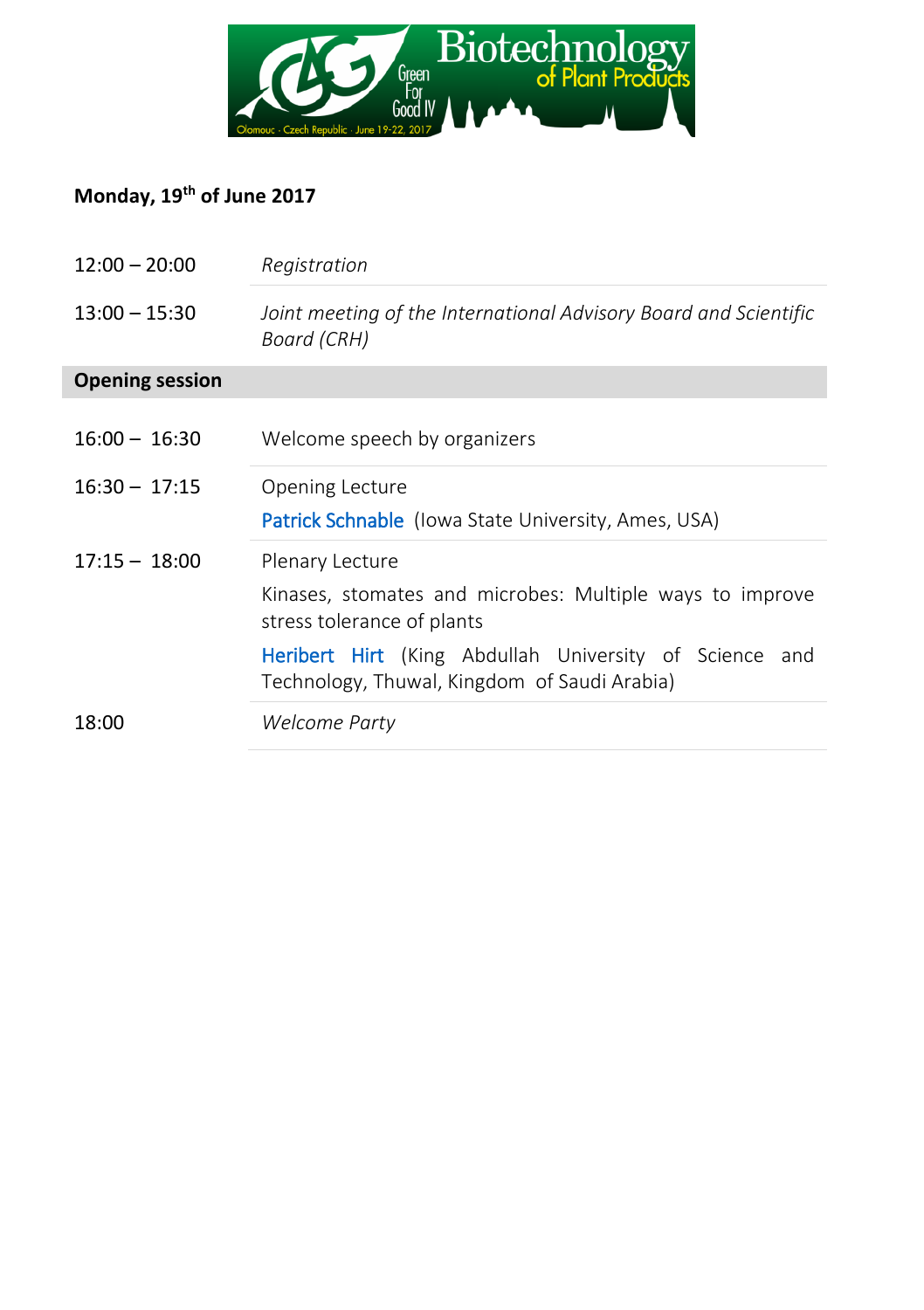

#### **Tuesday, 20th of June 2017**

| $8:30 - 12:30$                 | Registration                                                                                                                                                                         |  |
|--------------------------------|--------------------------------------------------------------------------------------------------------------------------------------------------------------------------------------|--|
| <b>Session 1: Plant stress</b> |                                                                                                                                                                                      |  |
| $09:00 - 09:40$                | Keynote lecture: Stress and development: role of mitogen<br>activated protein kinases                                                                                                |  |
|                                | Jozef Šamaj (Palacký University, Olomouc, Czech Republic)                                                                                                                            |  |
| $09:40 - 10:00$                | Session speaker one                                                                                                                                                                  |  |
|                                | lan Dodd (Lancaster University, Lancaster, United Kingdom)                                                                                                                           |  |
| $10:00 - 10:20$                | Session speaker two                                                                                                                                                                  |  |
|                                | To be announced                                                                                                                                                                      |  |
| $10:20 - 10:40$                | Session speaker three                                                                                                                                                                |  |
|                                | To be announced                                                                                                                                                                      |  |
| $10:40 - 11:00$                | Coffee Break                                                                                                                                                                         |  |
|                                | Session 2: Plant-pathogen/pest interactions                                                                                                                                          |  |
| $11:00 - 11:40$                |                                                                                                                                                                                      |  |
|                                | Keynote lecture: New Strategies for GM in a Greener<br>Agriculture                                                                                                                   |  |
|                                | John Pickett (Rothamsted Research, Harpenden, United<br>Kingdom)                                                                                                                     |  |
| $11:40 - 12:00$                | The maize smut Ustilago maydis and its strategies to<br>manipulate host auxin signalling                                                                                             |  |
|                                | Armin Djamei (Gregor Mendel Institute of Molecular Plant<br>Research, Vienna, Austria)                                                                                               |  |
| $12:00 - 12:20$                | Molecular and biochemical basis of the response of plants to<br>volatile compounds emitted by pathogenic microorganisms<br>Javier Pozueta (Spanish National Research Council (CSIC), |  |
|                                | Madrid, Spain)                                                                                                                                                                       |  |
| $12:20 - 12:40$                | Session speaker three<br>Petr Galuzska (Palacký University, Olomouc, Czech Republic)                                                                                                 |  |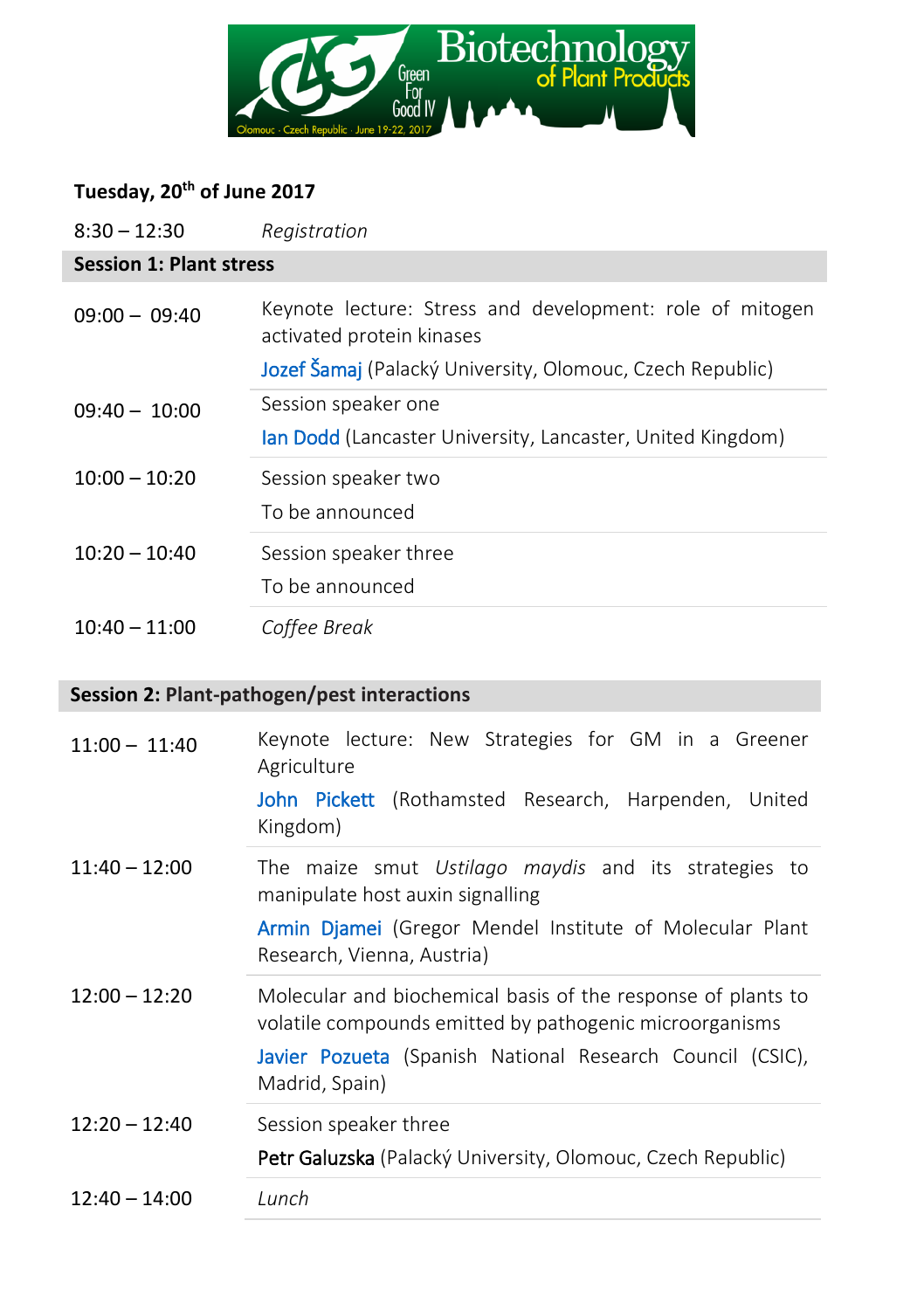

#### **Session 3: Plant genomics**

| $14:00 - 14:30$ | Keynote lecture                                                                       |
|-----------------|---------------------------------------------------------------------------------------|
|                 | Jaroslav Doležel (Institute of Experimental Botany AS CR,<br>Olomouc, Czech Republic) |
| $14:30 - 15:00$ | Session speaker one                                                                   |
|                 | Aleš Pečinka (Max Planck Institute for Plant Breeding Research,<br>Köln, Germany)     |
| $15:00 - 15:30$ | Session speaker Two                                                                   |
|                 | Viktor Korzun (KWS LOCHOW GMBH, Einbeck, Germany)                                     |
| $15:30 - 15:50$ | Session speaker three                                                                 |
|                 | To be announced                                                                       |
| $15:50 - 16:20$ | Coffee Break                                                                          |
| $16:20 - 19:00$ | Poster session                                                                        |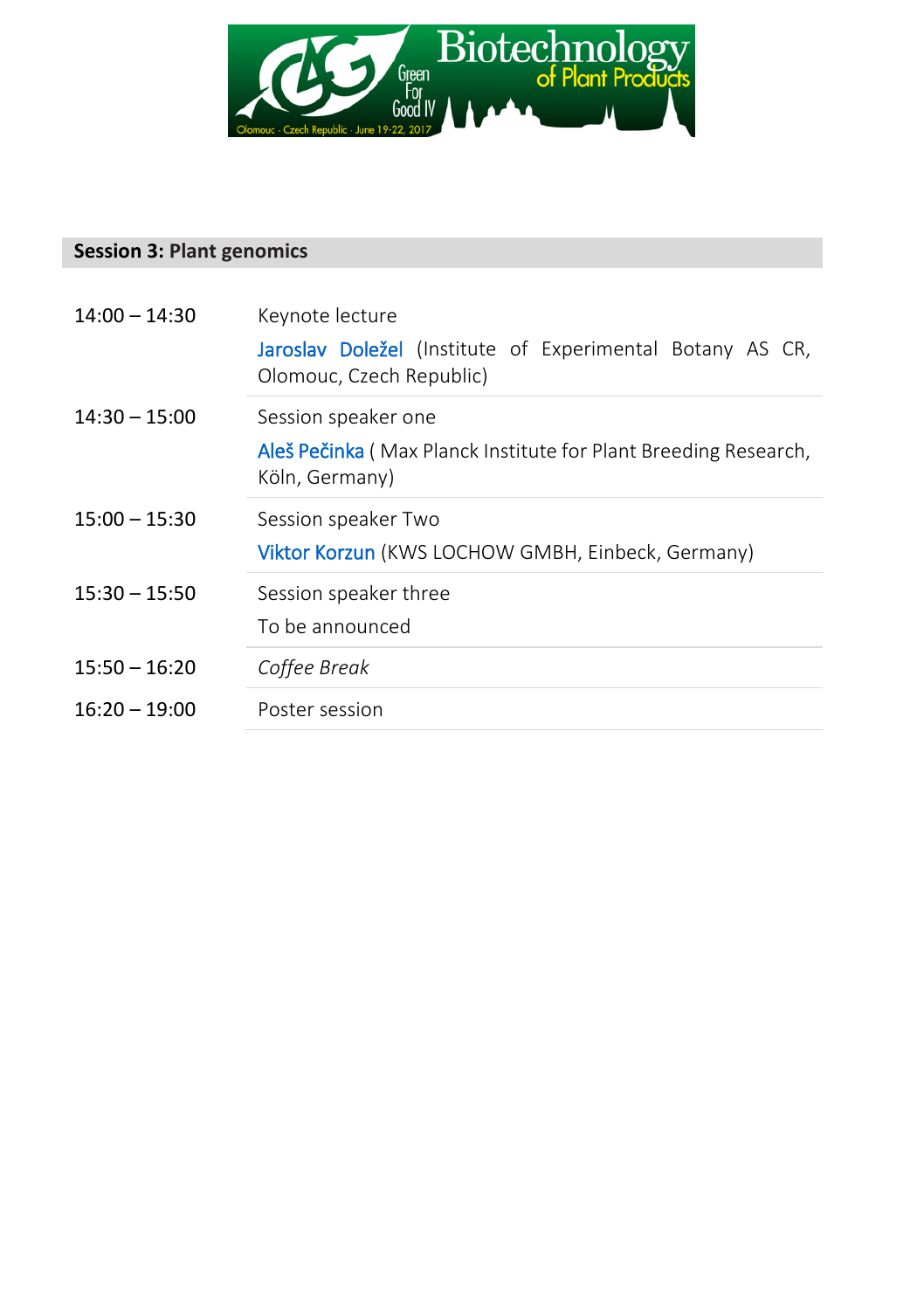

### **Wednesday, 21st of June 2017**

#### **Session 4: Plant bioactive compounds**

| $09:00 - 09:40$ | Keynote lecture: The Med5 subunit of Mediator is required for<br>metabolic homeostasis in Arabidopsis                                       |
|-----------------|---------------------------------------------------------------------------------------------------------------------------------------------|
|                 | <b>Clint Chapple</b> (Purdue University, West Lafayette, IN, USA)                                                                           |
| $09:40 - 10:00$ | Session speaker one                                                                                                                         |
|                 | Johannes van Staden (University of KwaZulu-Natal,<br>Pietermaritzburg, South Africa)                                                        |
| $10:00 - 10:20$ | Microalgae are effective producers of plant biostimulants<br>Vince Ördög (Széchenyi István University, Mosonmagyaróvár,<br>Hungary)         |
| $10:20 - 10:40$ | Jasmonate are signals in biosynthesis of secondary metabolites<br>- pathways, transcription factors and applied aspects - a brief<br>review |
|                 | <b>Claus Wasternack (Leibniz Institute of Plant Biochemistry, Halle</b><br>(Saale), Germany)                                                |
| $10:40 - 11:00$ | Coffee Break                                                                                                                                |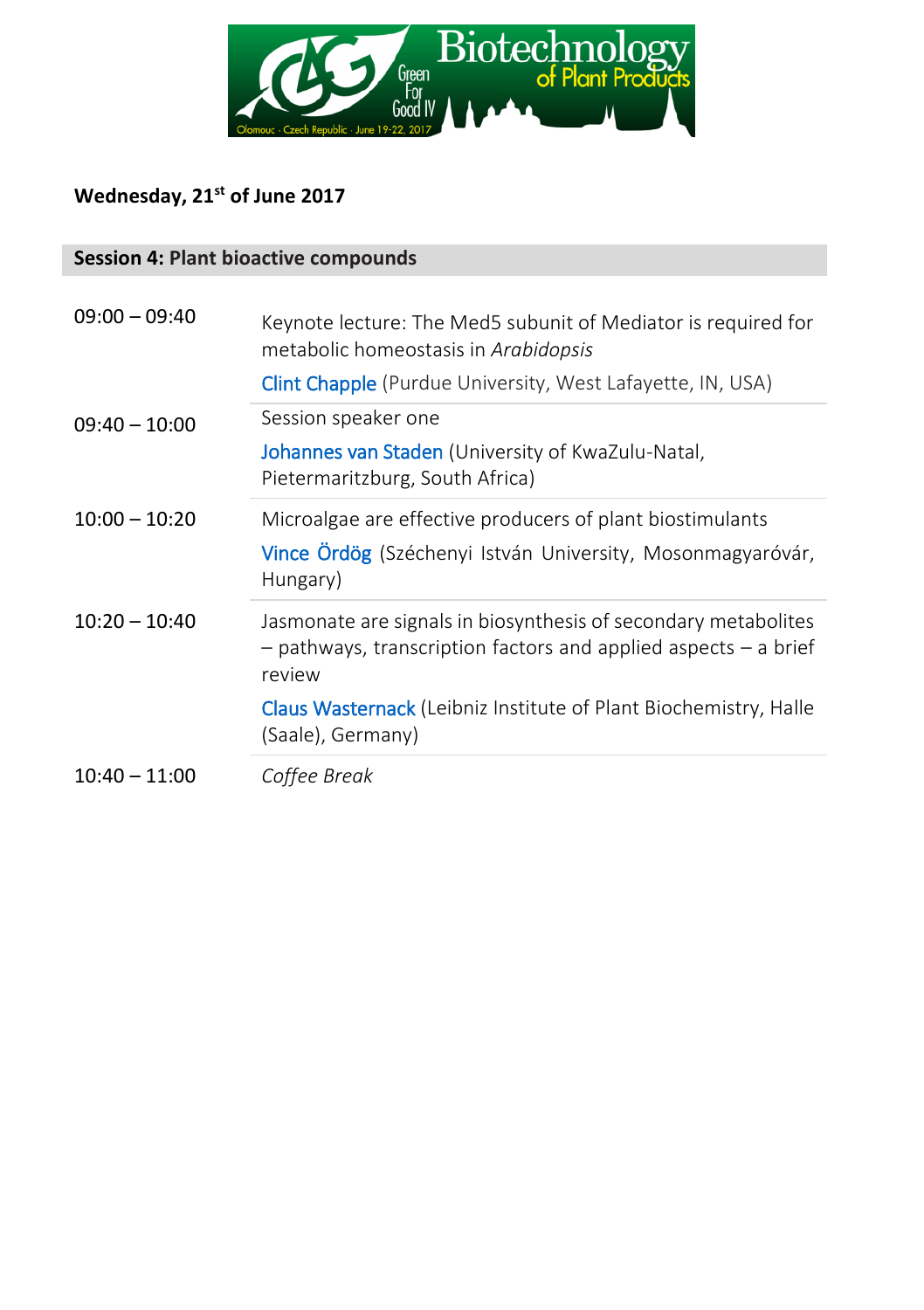

#### **Session 5: Phytochemical analysis**

| $11:00 - 11:40$ | Keynote lecture: Discovery of natural products by bioactivity-<br>correlated techniques used in combination with HPLC-HRMS-<br>SPF-NMR<br><b>Dan Stærk</b> (University of Copenhagen, Copenhagen, Denmark) |
|-----------------|------------------------------------------------------------------------------------------------------------------------------------------------------------------------------------------------------------|
| $11:40 - 12:00$ | Phytochemical analysis – past, present and future<br>Satyajit Sarker (Liverpool John Moores University, Liverpool,<br>United Kingdom)                                                                      |
| $12:00 - 12:20$ | Accelerating the structural characterization of phenolics via<br>Candidate Substrate Product Pair (CSPP) network<br>Kris Morreel (VIB, Gent, Belgium)                                                      |
| $12:20 - 12:40$ | Session speaker two<br>Ondřej Novák (Palacký University, Olomouc, Czech Republic)                                                                                                                          |
| $12:40 - 13:00$ | Session speaker five<br>To be announced                                                                                                                                                                    |
| $13:00 - 14:00$ | Lunch                                                                                                                                                                                                      |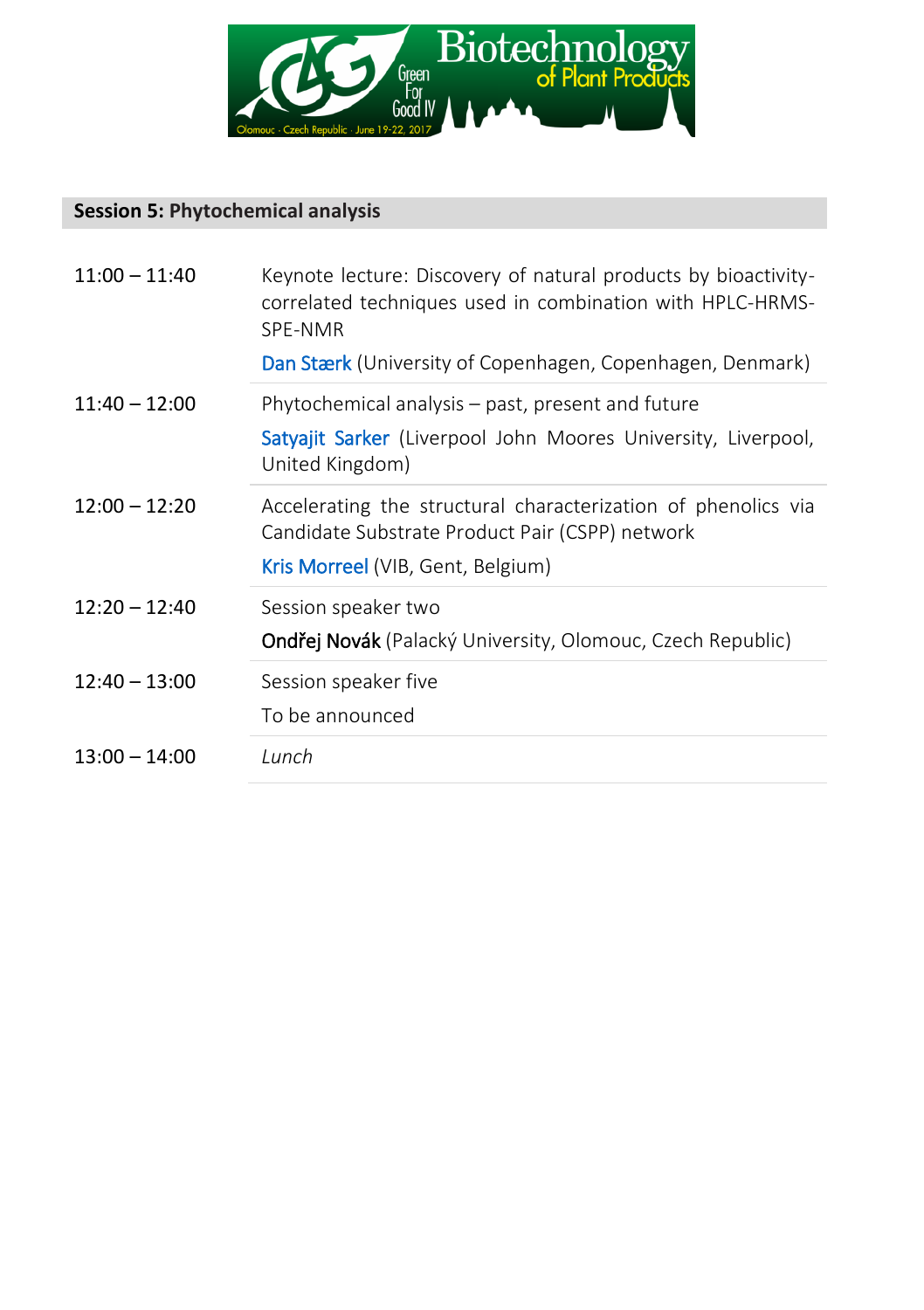

#### **Session 6: Plant biosynthetic pathways I**

| $14:00 - 14:40$ | Keynote lecture: Engineering synthetic pathways for the<br>sustainable production of high-value molecules in plants and<br>algae<br><b>Olga Sayanova</b> (Rothamsted Research, Harpenden, United<br>Kingdom) |
|-----------------|--------------------------------------------------------------------------------------------------------------------------------------------------------------------------------------------------------------|
| $14:40 - 15:00$ | What it takes to be an auxin?<br><b>Richard Napier</b> (The University of Warwick, Coventry, United<br>Kingdom)                                                                                              |
| $15:00 - 15:20$ | Session speaker two<br>Ladislav Cvak (TEVA Czech Industries, Opava, Czech Republic)                                                                                                                          |
| $15:20 - 15:40$ | Session speaker three<br>To be announced                                                                                                                                                                     |
| $15:40 - 16:00$ | Session speaker four<br>To be announced                                                                                                                                                                      |
| $16:00 - 17:30$ | Poster session                                                                                                                                                                                               |
| $18:00 - 22:00$ | Visiting Fortress of Knowledge (guided tour, entertaining<br>program, informal meetings, social dinner)                                                                                                      |